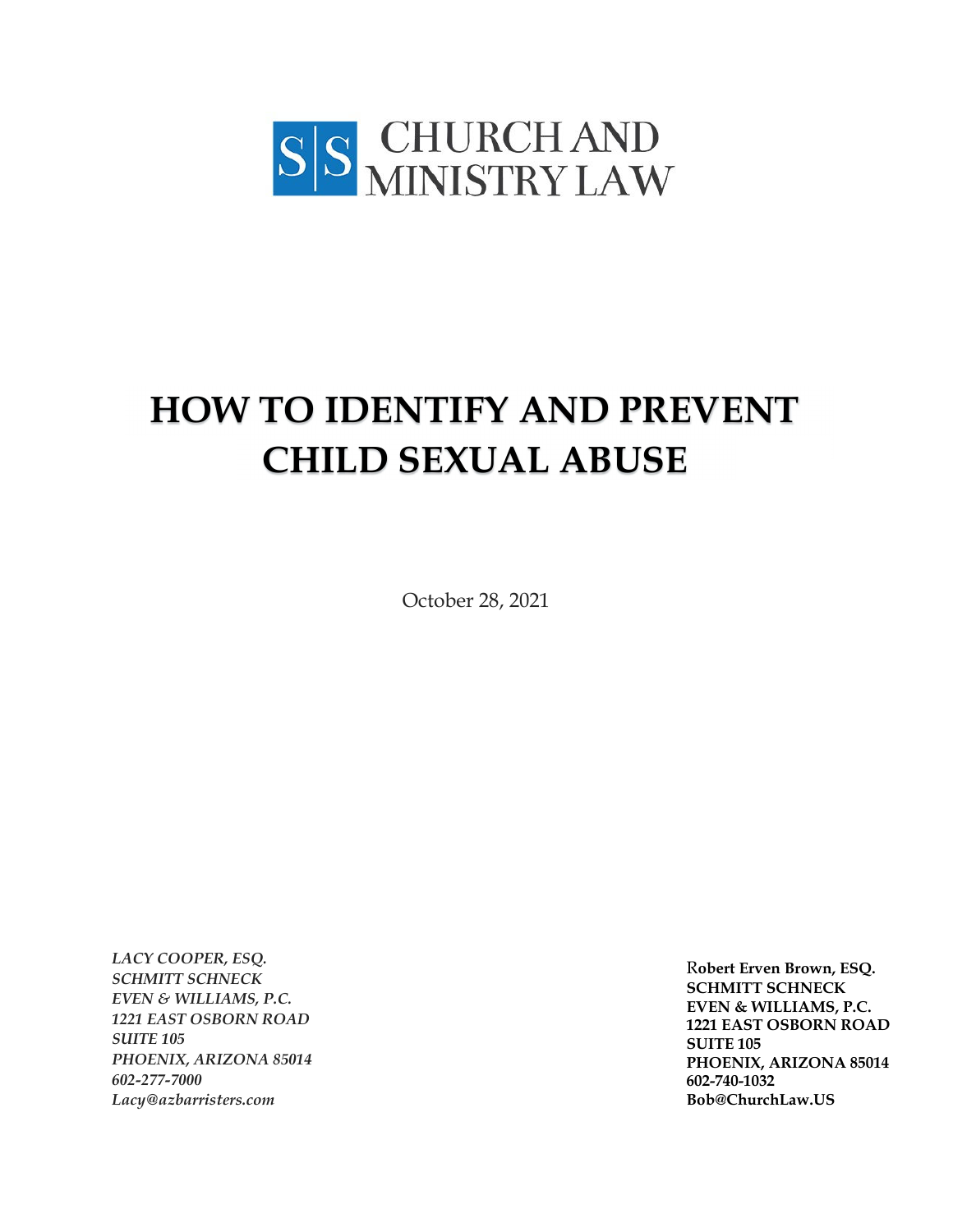## **"Children are a heritage from the Lord." (Psalm 127:3a.)**

Approximately one in five children will experience some form of sexual abuse before they reach their 18th birthday. Think about that for a minute. How many children live on your block? How many play on your child's sports team? How many attend your church's Sunday School classes? Statistically speaking, approximately 20% of the children you have contact with as you go about your daily life will be sexually abused. This is not a problem we as the Church can ignore in our families and in our communities.

Christians need to educate themselves about child sexual abuse so that they can identify signs of possible abuse and work to protect children before abuse occurs. What follows is some information that will assist adults in identifying and preventing child sexual abuse.

## **What are some of the warning signs that a child has been abused?**

People often expect that a sexually abused child will act in a certain way, but the reality is children do not all respond to sexual abuse in one uniform way.

- Some become incredibly withdrawn, like a turtle pulling back into its shell.
- Some act out sexually or in other ways.
- Others resort to self-harm.

In sum, there is no one "right" way for a child to process the harm done by an abuser.

Additionally, you should not expect a child to immediately disclose abuse or to be perfectly honest in his or her first communications about abuse. There are many reasons why a child might want to keep the abuse secret, including (unwarranted) feelings of shame or the desire for self-protection.

That said, an adult, friend, classmate, or sibling who has regular contact with a child is in a unique position to identify signs or symptoms of abuse, such as unexplained changes in a child's behavior.

- Is there a teenager in your Young Life group who has inexplicably become anti-social or withdrawn?
- Did you notice one of your child's friends has suddenly started wearing long sleeves and pants year-round, even when it's 118 degrees outside?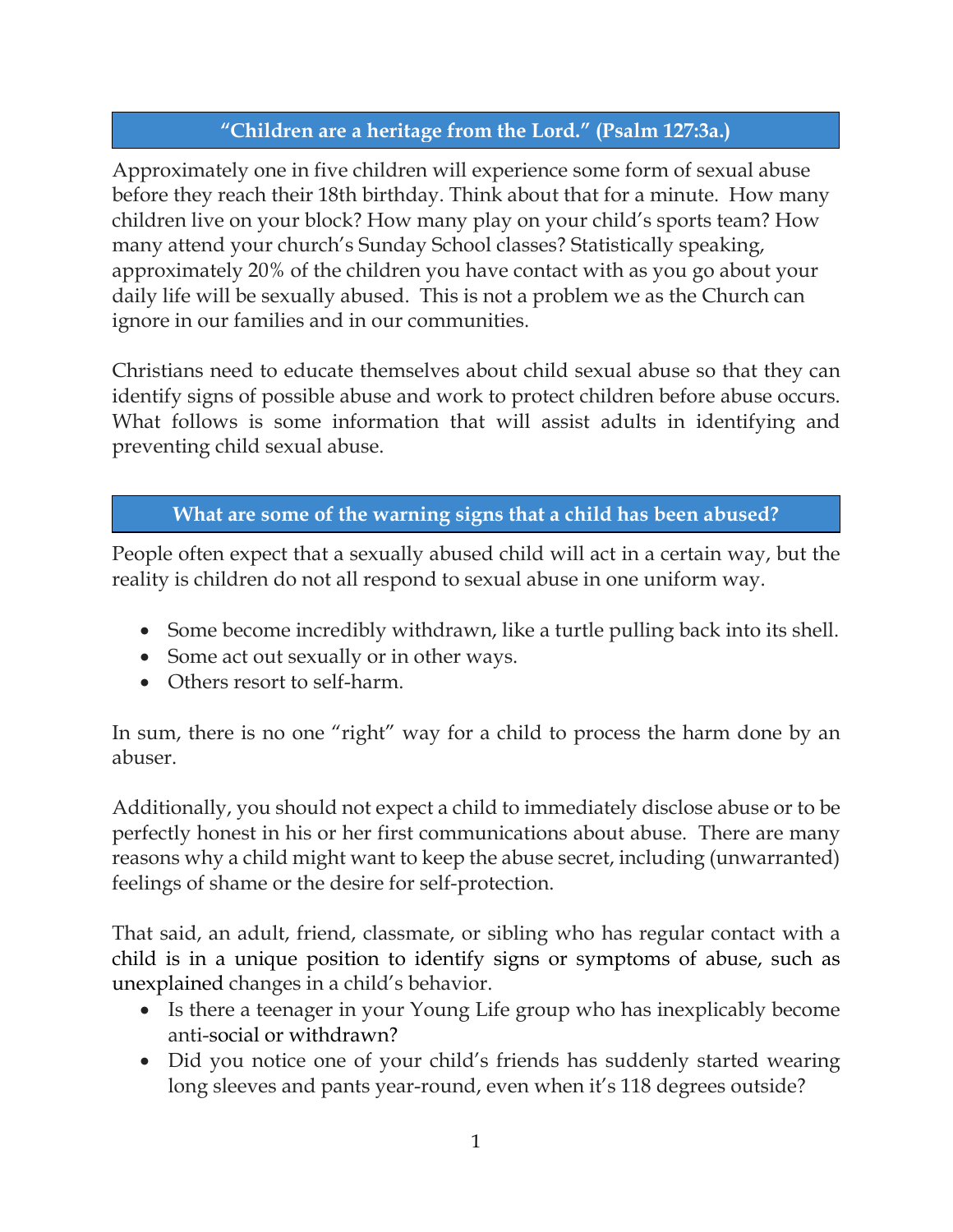- Has a niece or nephew begun acting out when around a particular relative?
- Does your child no longer want to go over to a friend's house for sleepovers?

These examples are not objective evidence of abuse, but they are examples of subjective criteria that should put an adult or friend on alert that something might be amiss with that child.

#### **How can we identify a sexual predator?**

Most perpetrators don't dress up like the ice cream truck man and lure children into a vehicle using a lollipop and a puppy. This is perhaps the image we first think of with predators. But most often the predator is an adult who knows the child personally and likely also knows the child's family. Having access to the child, the predator will look for opportunities to groom the child. "Grooming" simply means that the predator gradually gains the trust and even love of the child over time and then uses that trust for nefarious purposes.

This doesn't mean you should be suspicious of every adult who takes a special interest in your child. However, one red flag you should watch out for is an adult who eagerly seeks out opportunities to be alone with your child. Also, if your child doesn't want to talk about the adult or indicates that the adult swore them to secrecy, you should inquire further. Again, these are not necessarily objective criteria of grooming, but they are signs you should probe further and be on alert for other grooming behaviors.

#### **Where does abuse occur?**

Abuse occurs anywhere and everywhere! A recent news account told of a mother and 11-year-old daughter who were shopping at a local Hobby Lobby. While they were preoccupied with craft supplies, an older gentleman was following them around the store filming the 11-year-old girl. This video evidence was eventually discovered after he exposed himself to the child. He had a history of traveling around the country engaging in lewd acts with children.

Yes, it happens in public places, and it also happens in private places – after-school programs, science camps, and even church functions. It can even happen in your own home when you're not watching.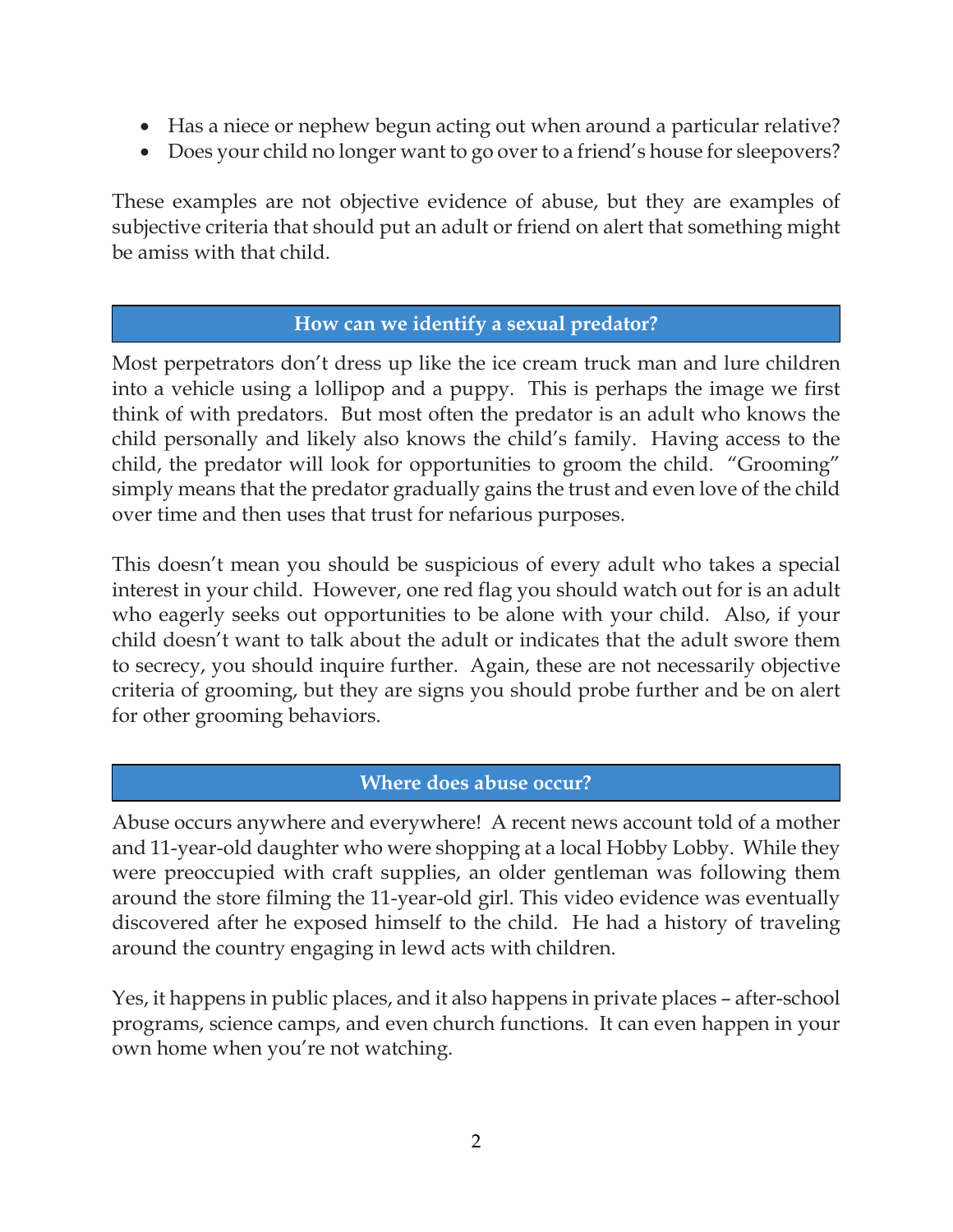#### **What can parents do to protect their children from abuse?**

Here's the good news. Parents can protect their kids by empowering them to speak out before sexual abuse occurs. Train your children to tell you if an adult or another child is doing or saying things that make them feel uncomfortable (e.g., offering them alcohol or access to media with adult content, or having inappropriate conversations with them). We must tell children it's okay to speak out!

Understandably, many Christian parents think the best way to protect their children is to "shelter" them from the knowledge that horrible things like this occur in the world. But you cannot completely shield your kids from all the perversion in the world. They absolutely will run into it when you are not there to protect them. Your failure to engage in this uncomfortable topic with your child advantages the predator and disadvantages your child. Victims who have never had this open dialogue with their parents often feel shame or fear that they will get in trouble or that they did something wrong, especially in the early grooming stages. The only thing your children will have to keep themselves safe is their own voice. Don't parent out of fear; empower your children to speak out when they see or hear or experience signs that a sexual predator has begun the grooming process or that another child has been abused. ("For the Spirit God gave us does not make us timid, but gives us power, love and self-discipline." II Tim. 1:7.)

#### **Are there extra precautions we should take concerning the Internet?**

In 2020, there was a 98% increase in online attempts by sex traffickers trying to recruit children.

Parents put parental controls on their iPads, and then set their kids down on the couch to watch a show and think their kids are safe. Do you think predators are not also watching Dora on YouTube and looking for ways to post in the comments section? Of course they are. You cannot fully protect your kids from everything that exists on the Internet. But you can give them a voice.

Teach your children not to post details about their home address, school, or other location information online and to never add adults (or adults posing as children) as their new "friends." Encourage them to include you in the process of adding new "friends."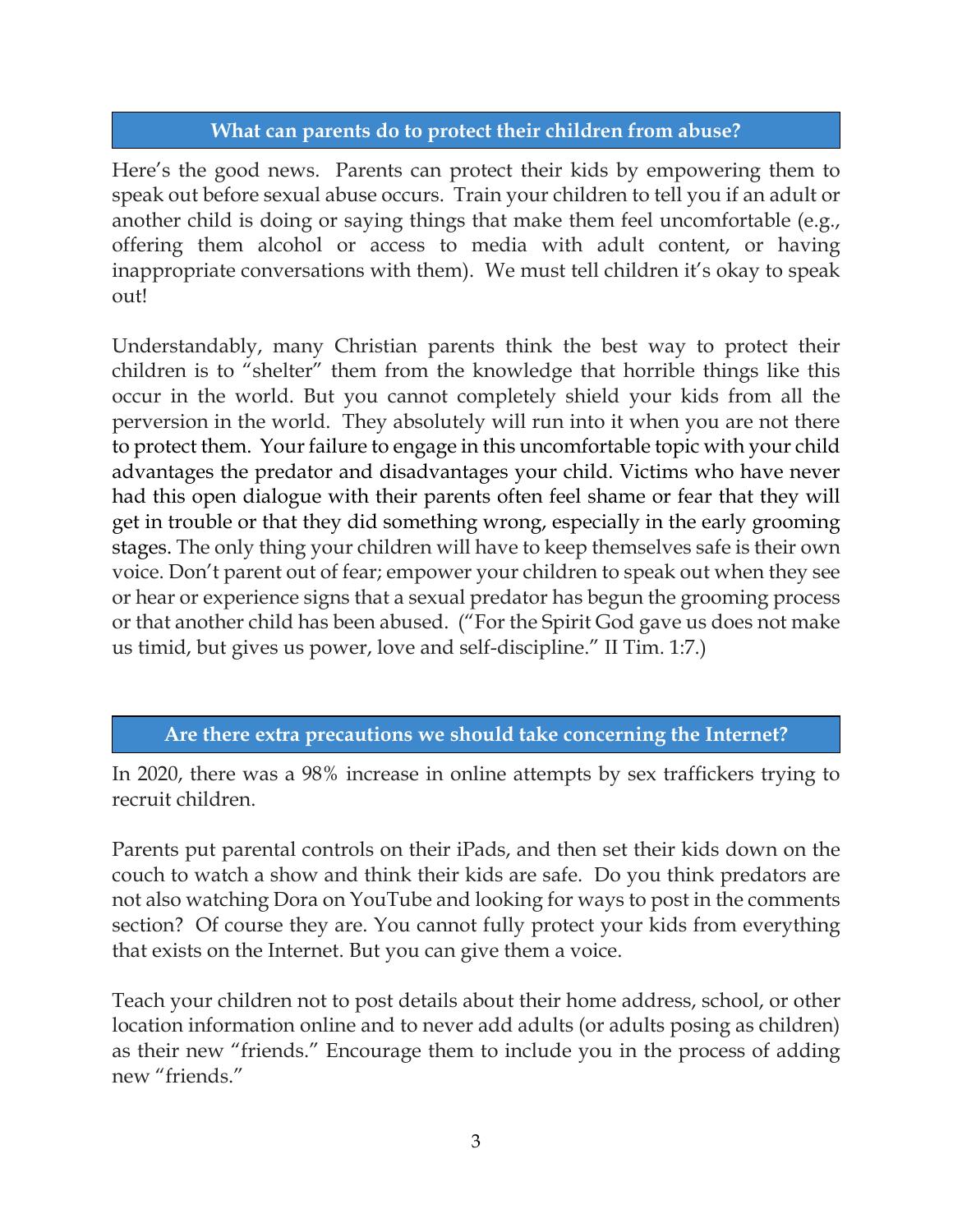Be careful about which photos and videos you post of your children online. Some of your Facebook friends will not view your children with love and innocence. Be thoughtful about the clothing your children are wearing and the activities they are engaged in before you post a photograph or video.

## **When should we start communicating about these topics with our kids?**

You should begin having these conversations with your children from the first time you begin talking about stranger danger. The conversation should, of course, reflect the age and maturity of your child. I have personally seen abuse of children as young as three years of age. We cannot wait until our children are in junior high to start the dialogue. Think about that 11-year-old girl in the Hobby Lobby. If her mom had been having conversations with her about speaking out in uncomfortable situations since she was very young, her reaction to this situation might be: "Mom, this is the kind of person you've been telling me about, and we spoke up and reported, and he got arrested, and now kids are safe!" How empowered she might feel knowing she had a voice that allowed her to be a hero in that moment!

# **What can we do to protect other kids, not just our own, from falling victim to sexual abuse?**

This isn't just about our kids; it's about kids in our neighborhood, churches, schools, and communities. Phoenix is a hub for child sex trafficking. If you know a child who might be vulnerable to abuse because of, for instance, things going on in that child's home life, invite him or her over for family dinner a couple nights a week. Give them a safe space to feel loved and valued. Without overstepping the parental role, give that child a voice. Let them know you are a listening ear. Perhaps you can be their safe place to report grooming activities so that you can intervene before abuse occurs. If you have concerns about a child's safety, it is better to speak out and be wrong than to stay silent and be right.

You can and should also equip your own children to speak out when they have concerns about their peers.